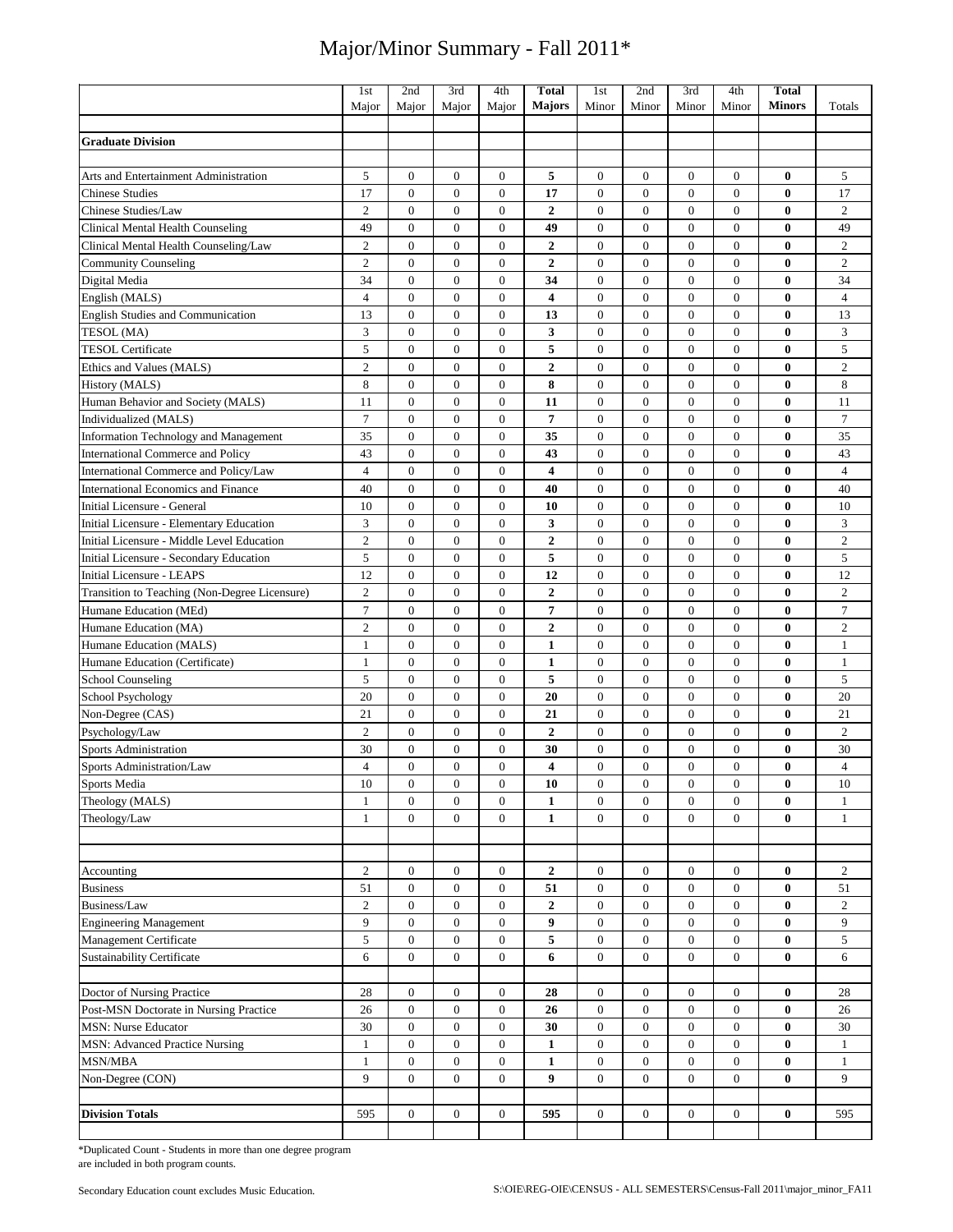|                                        | 1st              | 2nd              | 3rd              | 4th              | <b>Total</b>     | 1st              | 2nd              | 3rd              | 4th              | <b>Total</b>            |                  |
|----------------------------------------|------------------|------------------|------------------|------------------|------------------|------------------|------------------|------------------|------------------|-------------------------|------------------|
| <b>Law Division</b>                    | Major            | Major            | Major            | Major            | Majors           | Minor            | Minor            | Minor            | Minor            | <b>Minors</b>           | Totals           |
|                                        |                  |                  |                  |                  |                  |                  |                  |                  |                  |                         |                  |
| Law                                    | 531              | $\boldsymbol{0}$ | $\mathbf{0}$     | $\boldsymbol{0}$ | 531              | $\boldsymbol{0}$ | $\boldsymbol{0}$ | $\mathbf{0}$     | $\boldsymbol{0}$ | $\bf{0}$                | 531              |
| Law/MA                                 | 3                | $\overline{0}$   | $\boldsymbol{0}$ | $\overline{0}$   | 3                | $\boldsymbol{0}$ | $\boldsymbol{0}$ | $\boldsymbol{0}$ | $\boldsymbol{0}$ | $\bf{0}$                | 3                |
| Law/MBA                                | 3                | $\mathbf{0}$     | $\mathbf{0}$     | $\overline{0}$   | 3                | $\boldsymbol{0}$ | $\mathbf{0}$     | $\mathbf{0}$     | $\mathbf{0}$     | $\bf{0}$                | 3                |
| Law/MS                                 | $\overline{4}$   | $\boldsymbol{0}$ | $\boldsymbol{0}$ | $\mathbf{0}$     | 4                | $\boldsymbol{0}$ | $\boldsymbol{0}$ | $\boldsymbol{0}$ | $\boldsymbol{0}$ | $\bf{0}$                | $\overline{4}$   |
| Law (Part-Time)                        | 25               | $\boldsymbol{0}$ | $\mathbf{0}$     | $\overline{0}$   | 25               | $\boldsymbol{0}$ | $\boldsymbol{0}$ | $\mathbf{0}$     | $\boldsymbol{0}$ | $\bf{0}$                | 25               |
| Master of Laws                         | 6                | $\boldsymbol{0}$ | $\boldsymbol{0}$ | $\boldsymbol{0}$ | 6                | $\boldsymbol{0}$ | $\boldsymbol{0}$ | $\boldsymbol{0}$ | $\boldsymbol{0}$ | $\bf{0}$                | 6                |
| Doctor of Juridical Science            | $\mathbf{1}$     | $\mathbf{0}$     | $\mathbf{0}$     | $\overline{0}$   | $\mathbf{1}$     | $\mathbf{0}$     | $\mathbf{0}$     | $\mathbf{0}$     | $\mathbf{0}$     | $\bf{0}$                | $\mathbf{1}$     |
|                                        |                  |                  |                  |                  |                  |                  |                  |                  |                  |                         |                  |
| <b>Division Totals</b>                 | 573              | $\overline{0}$   | $\mathbf{0}$     | $\overline{0}$   | 573              | $\boldsymbol{0}$ | $\boldsymbol{0}$ | $\boldsymbol{0}$ | $\overline{0}$   | $\bf{0}$                | 573              |
|                                        |                  |                  |                  |                  |                  |                  |                  |                  |                  |                         |                  |
|                                        |                  |                  |                  |                  |                  |                  |                  |                  |                  |                         |                  |
| <b>Undergraduate Division</b>          |                  |                  |                  |                  |                  |                  |                  |                  |                  |                         |                  |
|                                        |                  |                  |                  |                  |                  |                  |                  |                  |                  |                         |                  |
| <b>Applied Statistics</b>              | $\boldsymbol{0}$ | $\boldsymbol{0}$ | $\mathbf{0}$     | $\mathbf{0}$     | $\bf{0}$         | 6                | $\boldsymbol{0}$ | $\boldsymbol{0}$ | $\boldsymbol{0}$ | 6                       | 6                |
| <b>Business Administration</b>         | $\boldsymbol{0}$ | $\boldsymbol{0}$ | $\boldsymbol{0}$ | $\boldsymbol{0}$ | $\bf{0}$         | 30               | $\overline{c}$   | $\boldsymbol{0}$ | $\boldsymbol{0}$ | 32                      | 32               |
| <b>Environmental Studies</b>           | $\overline{0}$   | $\mathbf{0}$     | $\mathbf{0}$     | $\overline{0}$   | $\bf{0}$         | $\overline{4}$   | $\mathbf{1}$     | $\mathbf{0}$     | $\boldsymbol{0}$ | 5                       | 5                |
| <b>Ethnic Studies</b>                  | $\boldsymbol{0}$ | $\mathbf{0}$     | $\mathbf{0}$     | $\overline{0}$   | $\bf{0}$         | $\boldsymbol{0}$ | $\boldsymbol{0}$ | $\mathbf{0}$     | $\boldsymbol{0}$ | $\bf{0}$                | $\boldsymbol{0}$ |
| <b>Film Studies</b>                    | $\boldsymbol{0}$ | $\boldsymbol{0}$ | $\boldsymbol{0}$ | $\overline{0}$   | $\bf{0}$         | $\boldsymbol{0}$ | $\boldsymbol{0}$ | $\boldsymbol{0}$ | $\boldsymbol{0}$ | $\bf{0}$                | $\mathbf{0}$     |
| <b>Gender Studies</b>                  | $\boldsymbol{0}$ | $\boldsymbol{0}$ | $\boldsymbol{0}$ | $\boldsymbol{0}$ | 0                | $\mathbf{1}$     | $\boldsymbol{0}$ | $\boldsymbol{0}$ | $\boldsymbol{0}$ | $\mathbf{1}$            | $\mathbf{1}$     |
| Human Aging                            | $\boldsymbol{0}$ | $\boldsymbol{0}$ | $\boldsymbol{0}$ | $\boldsymbol{0}$ | $\bf{0}$         | $\boldsymbol{0}$ | $\boldsymbol{0}$ | $\boldsymbol{0}$ | $\boldsymbol{0}$ | $\bf{0}$                | $\boldsymbol{0}$ |
| <b>Fundamentals of Business</b>        | $\boldsymbol{0}$ | $\mathbf{0}$     | $\mathbf{0}$     | $\overline{0}$   | $\bf{0}$         | 45               | 3                | $\boldsymbol{0}$ | $\boldsymbol{0}$ | 48                      | 48               |
| <b>Liberal Arts Business</b>           | $\boldsymbol{0}$ | $\boldsymbol{0}$ | $\boldsymbol{0}$ | $\boldsymbol{0}$ | $\bf{0}$         | 6                | $\mathbf{0}$     | $\boldsymbol{0}$ | $\boldsymbol{0}$ | 6                       | 6                |
| Manufacturing Management               | $\mathbf{0}$     | $\mathbf{0}$     | $\mathbf{0}$     | $\overline{0}$   | $\bf{0}$         | $\boldsymbol{0}$ | $\mathbf{0}$     | $\mathbf{0}$     | $\mathbf{0}$     | $\bf{0}$                | $\mathbf{0}$     |
| Peace & Social Justice Studies         | $\boldsymbol{0}$ | $\mathbf{0}$     | $\boldsymbol{0}$ | $\overline{0}$   | $\bf{0}$         | $\overline{4}$   | 3                | $\mathbf{0}$     | $\boldsymbol{0}$ | 7                       | $\tau$           |
| <b>Political Communication</b>         | $\mathbf{0}$     | $\mathbf{0}$     | $\boldsymbol{0}$ | $\overline{0}$   | $\bf{0}$         | $\mathbf{1}$     | $\boldsymbol{0}$ | $\boldsymbol{0}$ | $\boldsymbol{0}$ | $\mathbf{1}$            | $\mathbf{1}$     |
| <b>Urban Studies</b>                   | $\boldsymbol{0}$ | $\boldsymbol{0}$ | $\boldsymbol{0}$ | $\boldsymbol{0}$ | $\bf{0}$         | $\overline{c}$   | $\boldsymbol{0}$ | $\boldsymbol{0}$ | $\boldsymbol{0}$ | $\boldsymbol{2}$        | $\mathfrak{2}$   |
| College of Adult Scholars              | 21               | $\boldsymbol{0}$ | $\mathbf{0}$     | $\mathbf{0}$     | 21               | $\boldsymbol{0}$ | $\boldsymbol{0}$ | $\boldsymbol{0}$ | $\boldsymbol{0}$ | $\bf{0}$                | 21               |
| Military Leadership-Air Force          | $\boldsymbol{0}$ | $\boldsymbol{0}$ | $\mathbf{0}$     | $\overline{0}$   | $\bf{0}$         | $\overline{c}$   | $\boldsymbol{0}$ | $\boldsymbol{0}$ | $\boldsymbol{0}$ | $\boldsymbol{2}$        | $\overline{2}$   |
| Military Leadership-Army               | $\mathbf{0}$     | $\mathbf{0}$     | $\mathbf{0}$     | $\overline{0}$   | $\bf{0}$         | 3                | $\boldsymbol{0}$ | $\mathbf{0}$     | $\boldsymbol{0}$ | 3                       | 3                |
| Communication & Expressive Arts (AA)   | $\mathbf{1}$     | $\mathbf{0}$     | $\overline{0}$   | $\overline{0}$   | $\mathbf{1}$     | $\boldsymbol{0}$ | $\mathbf{0}$     | $\mathbf{0}$     | $\overline{0}$   | $\bf{0}$                | $1\,$            |
| Communication & Expressive Arts (BLPS) | 1                | $\mathbf{0}$     | $\mathbf{0}$     | $\overline{0}$   | $\mathbf{1}$     | $\boldsymbol{0}$ | $\mathbf{0}$     | $\mathbf{0}$     | $\mathbf{0}$     | $\bf{0}$                | $\mathbf{1}$     |
| Culture & Humanity (AA)                | 1                | $\boldsymbol{0}$ | $\boldsymbol{0}$ | $\boldsymbol{0}$ | $\mathbf{1}$     | $\boldsymbol{0}$ | $\boldsymbol{0}$ | $\boldsymbol{0}$ | $\boldsymbol{0}$ | $\bf{0}$                | $\mathbf{1}$     |
| Social and Behavioral Science (AA)     | $\mathbf{1}$     | $\boldsymbol{0}$ | $\boldsymbol{0}$ | $\boldsymbol{0}$ | $\mathbf{1}$     | $\boldsymbol{0}$ | $\boldsymbol{0}$ | $\boldsymbol{0}$ | $\boldsymbol{0}$ | $\bf{0}$                | $\mathbf{1}$     |
| Social and Behavioral Science (BLPS)   | 3                | $\boldsymbol{0}$ | $\boldsymbol{0}$ | $\mathbf{0}$     | 3                | $\boldsymbol{0}$ | $\boldsymbol{0}$ | $\boldsymbol{0}$ | $\boldsymbol{0}$ | $\bf{0}$                | 3                |
| Individualized (BLPS)                  | 1                | $\mathbf{0}$     | $\boldsymbol{0}$ | $\mathbf{0}$     | $\mathbf{1}$     | $\boldsymbol{0}$ | $\boldsymbol{0}$ | $\boldsymbol{0}$ | $\boldsymbol{0}$ | $\bf{0}$                | $\mathbf{1}$     |
| Professional Studies                   | $\boldsymbol{0}$ | $\boldsymbol{0}$ | $\boldsymbol{0}$ | $\mathbf{0}$     | $\bf{0}$         | 1                | 1                | 0                | $\boldsymbol{0}$ | $\mathbf{z}$            | 2                |
| Exploratory                            | 124              | $\overline{0}$   | $\overline{0}$   | $\mathbf{0}$     | 124              | $\boldsymbol{0}$ | $\boldsymbol{0}$ | $\boldsymbol{0}$ | $\boldsymbol{0}$ | $\bf{0}$                | 124              |
| Humanities                             | $\mathbf{0}$     | 5                | $\mathbf{1}$     | $\boldsymbol{0}$ | 6                | 5                | $\mathbf{1}$     | $\boldsymbol{0}$ | $\boldsymbol{0}$ | 6                       | 12               |
| Individualized                         | 15               | $\overline{2}$   | $\boldsymbol{0}$ | $\boldsymbol{0}$ | 17               | 8                | 3                | $\boldsymbol{0}$ | $\boldsymbol{0}$ | 11                      | 28               |
| Non-Degree (CAS)                       | 15               | $\mathbf{0}$     | $\boldsymbol{0}$ | $\overline{0}$   | 15               | $\boldsymbol{0}$ | $\boldsymbol{0}$ | $\boldsymbol{0}$ | $\overline{0}$   | $\bf{0}$                | 15               |
| <b>Actuarial Science</b>               | 17               | $\boldsymbol{0}$ | $\boldsymbol{0}$ | $\boldsymbol{0}$ | 17               | $\mathbf{1}$     | $\mathbf{1}$     | $\boldsymbol{0}$ | $\mathbf{0}$     | $\boldsymbol{2}$        | 19               |
| <b>American Studies</b>                | $\overline{2}$   | $\mathbf{0}$     | $\boldsymbol{0}$ | $\theta$         | $\boldsymbol{2}$ | 1                | $\boldsymbol{0}$ | $\boldsymbol{0}$ | $\mathbf{0}$     | $\mathbf{1}$            | 3                |
| Art                                    | 47               | $\tau$           | $\boldsymbol{0}$ | $\boldsymbol{0}$ | 54               | 16               | $\boldsymbol{0}$ | $\boldsymbol{0}$ | $\boldsymbol{0}$ | 16                      | 70               |
| <b>Biology</b>                         | 149              | 21               | $\boldsymbol{0}$ | $\boldsymbol{0}$ | 170              | 8                | $\overline{4}$   | $\boldsymbol{0}$ | $\boldsymbol{0}$ | 12                      | 182              |
| <b>Human Biology</b>                   | $\boldsymbol{0}$ | $\mathbf{0}$     | $\boldsymbol{0}$ | $\boldsymbol{0}$ | $\bf{0}$         | 41               | 3                | $\boldsymbol{0}$ | $\boldsymbol{0}$ | 44                      | 44               |
| Chemistry                              | 50               | 25               | $\boldsymbol{0}$ | $\boldsymbol{0}$ | 75               | 21               | $\overline{4}$   | $\boldsymbol{0}$ | $\boldsymbol{0}$ | 25                      | 100              |
| Biochemistry                           | 24               | $\overline{0}$   | $\mathbf{0}$     | $\overline{0}$   | 24               | $\boldsymbol{0}$ | $\boldsymbol{0}$ | $\boldsymbol{0}$ | $\boldsymbol{0}$ | $\bf{0}$                | 24               |
| Chinese & Japanese Studies             | 12               | 17               | $\boldsymbol{0}$ | $\boldsymbol{0}$ | 29               | $\boldsymbol{0}$ | $\boldsymbol{0}$ | $\boldsymbol{0}$ | $\boldsymbol{0}$ | $\bf{0}$                | 29               |
| Communication                          | 42               | 6                | $\boldsymbol{0}$ | $\boldsymbol{0}$ | 48               | 8                | 3                | $\boldsymbol{0}$ | $\boldsymbol{0}$ | 11                      | 59               |
| Digital Media                          | 15               | $\mathbf{1}$     | $\boldsymbol{0}$ | $\boldsymbol{0}$ | 16               | $\overline{c}$   | $\overline{c}$   | $\boldsymbol{0}$ | $\boldsymbol{0}$ | 4                       | 20               |
| Communication Law                      | $\overline{c}$   | $\mathbf{0}$     | $\boldsymbol{0}$ | $\boldsymbol{0}$ | $\boldsymbol{2}$ | $\overline{c}$   | $\boldsymbol{0}$ | $\boldsymbol{0}$ | 0                | $\overline{2}$          | $\overline{4}$   |
| New Media-Journalism                   | 14               | $\mathbf{1}$     | $\boldsymbol{0}$ | $\boldsymbol{0}$ | 15               | $\tau$           | $\boldsymbol{0}$ | $\boldsymbol{0}$ | $\boldsymbol{0}$ | 7                       | 22               |
| Public & Corporate Communication       | $\mathbf{0}$     | $\mathbf{0}$     | $\boldsymbol{0}$ | $\boldsymbol{0}$ | $\bf{0}$         | $\mathbf{1}$     | $\mathbf{1}$     | $\boldsymbol{0}$ | 0                | $\overline{2}$          | $\overline{2}$   |
| <b>Public Relations</b>                | 14               | $\overline{c}$   | $\mathbf{0}$     | $\mathbf{0}$     | 16               | $\mathbf{1}$     | 3                | $\boldsymbol{0}$ | $\boldsymbol{0}$ | $\overline{\mathbf{4}}$ | 20               |
| Television-Radio                       | 10               | $\mathbf{1}$     | $\mathbf{0}$     | $\mathbf{0}$     | 11               | 12               | $\tau$           | $\boldsymbol{0}$ | $\overline{0}$   | 19                      | 30               |
| Public Speaking & Debate               | $\overline{0}$   | $\mathbf{0}$     | $\boldsymbol{0}$ | $\overline{0}$   | 0                | $\boldsymbol{0}$ | $\boldsymbol{0}$ | $\boldsymbol{0}$ | 0                | $\bf{0}$                | $\overline{0}$   |

\*Duplicated Count - Students in more than one degree program are included in both program counts.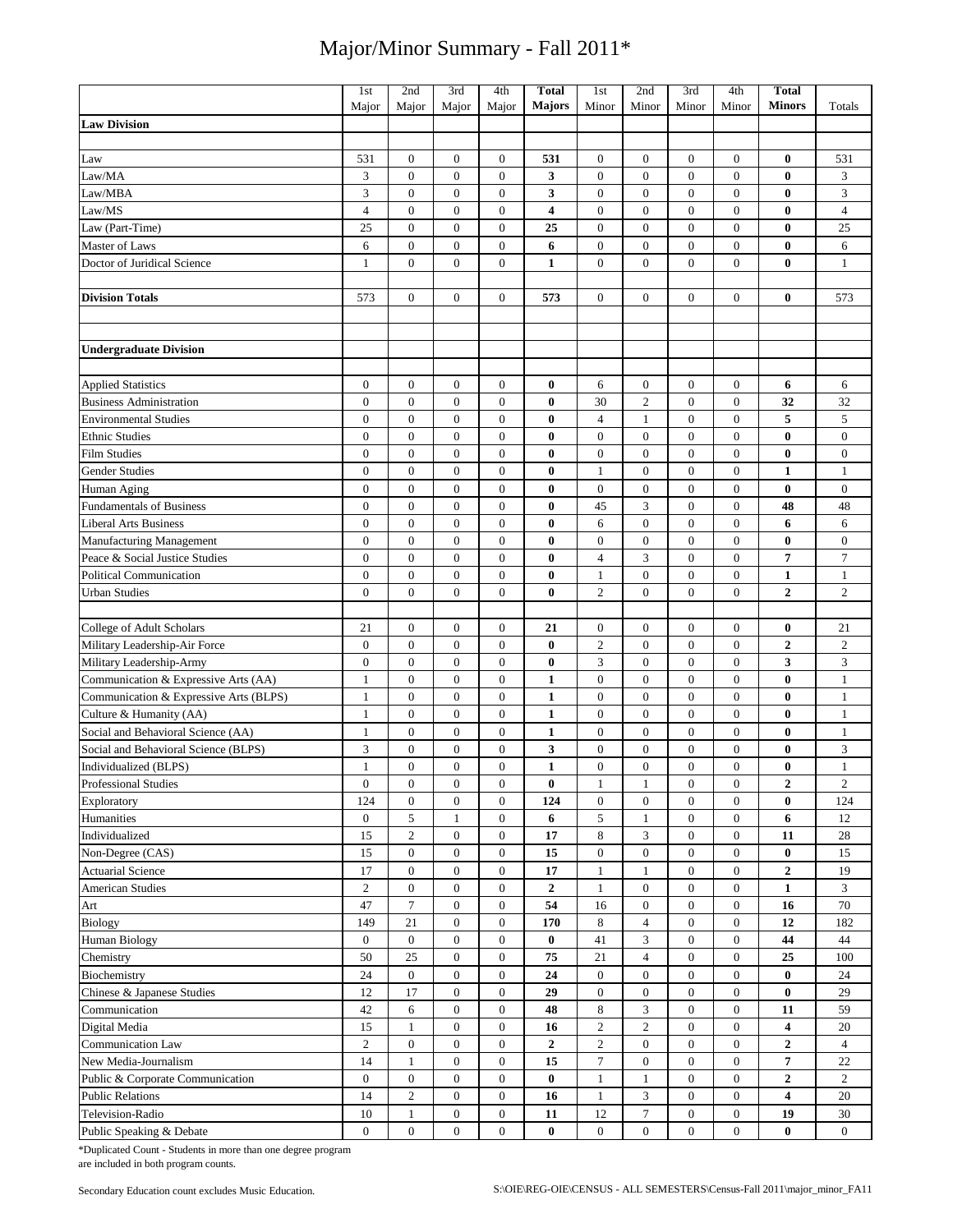|                                            | 1st              | 2nd                           | 3rd              | 4th              | <b>Total</b>            | 1 <sub>st</sub>       | 2nd              | 3rd              | 4th              | Total                   |                      |
|--------------------------------------------|------------------|-------------------------------|------------------|------------------|-------------------------|-----------------------|------------------|------------------|------------------|-------------------------|----------------------|
|                                            | Major            | Major                         | Major            | Major            | <b>Majors</b>           | Minor                 | Minor            | Minor            | Minor            | <b>Minors</b>           | Totals               |
| Economics                                  | 13               | $\boldsymbol{7}$              | $\boldsymbol{0}$ | $\boldsymbol{0}$ | 20                      | $\overline{4}$        | 1                | $\mathbf{0}$     | $\boldsymbol{0}$ | 5                       | 25                   |
| Economics & Computer Analysis              | $\mathbf{1}$     | $\overline{0}$                | $\mathbf{0}$     | $\boldsymbol{0}$ | 1                       | $\mathbf{0}$          | $\mathbf{0}$     | $\overline{0}$   | $\mathbf{0}$     | $\bf{0}$                | $\mathbf{1}$         |
| <b>Elementary Education</b>                | 96               | $\mathbf{0}$                  | $\boldsymbol{0}$ | $\boldsymbol{0}$ | 96                      | $\mathbf{0}$          | $\mathbf{0}$     | $\mathbf{0}$     | $\boldsymbol{0}$ | $\bf{0}$                | 96                   |
| Middle Level Education                     | 8                | $\boldsymbol{0}$              | $\boldsymbol{0}$ | $\boldsymbol{0}$ | 8                       | $\boldsymbol{0}$      | $\boldsymbol{0}$ | $\overline{0}$   | $\boldsymbol{0}$ | $\bf{0}$                | 8                    |
| <b>Secondary Education</b>                 | $\mathbf{0}$     | 111                           | $\mathbf{1}$     | $\mathbf{0}$     | 112                     | $\mathbf{0}$          | $\mathbf{0}$     | $\overline{0}$   | $\overline{0}$   | $\bf{0}$                | 112                  |
| <b>Special Education</b>                   | $\boldsymbol{0}$ | $\boldsymbol{0}$              | $\boldsymbol{0}$ | $\boldsymbol{0}$ | $\bf{0}$                | 33                    | $\boldsymbol{0}$ | $\mathbf{0}$     | $\boldsymbol{0}$ | 33                      | 33                   |
| English                                    | 84               | 6                             | $\boldsymbol{0}$ | $\boldsymbol{0}$ | 90                      | 6                     | $\overline{2}$   | $\mathbf{0}$     | $\boldsymbol{0}$ | 8                       | 98                   |
| <b>Creative Writing</b>                    | 19               | 9                             | $\boldsymbol{0}$ | $\boldsymbol{0}$ | 28                      | 9                     | $\sqrt{5}$       | $\mathbf{0}$     | $\boldsymbol{0}$ | 14                      | 42                   |
| Professional Writing                       | $\mathbf{1}$     | $\mathbf{0}$                  | $\boldsymbol{0}$ | $\boldsymbol{0}$ | 1                       | $\overline{2}$        | $\mathbf{1}$     | $\overline{0}$   | $\boldsymbol{0}$ | 3                       | $\overline{4}$       |
| <b>TESOL</b>                               | $\boldsymbol{0}$ | $\boldsymbol{0}$              | $\boldsymbol{0}$ | $\boldsymbol{0}$ | $\bf{0}$                | $\mathbf{1}$          | $\boldsymbol{0}$ | $\boldsymbol{0}$ | $\boldsymbol{0}$ | $\mathbf{1}$            | $\mathbf{1}$         |
| <b>Environmental Science</b>               | 17               | 3                             | $\boldsymbol{0}$ | $\boldsymbol{0}$ | 20                      | $\overline{4}$        | $\mathbf{1}$     | $\overline{0}$   | $\mathbf{0}$     | 5                       | 25                   |
| Chinese                                    | $\boldsymbol{0}$ | $\boldsymbol{0}$              | $\boldsymbol{0}$ | $\boldsymbol{0}$ | $\boldsymbol{0}$        | 13                    | $\mathbf{1}$     | $\boldsymbol{0}$ | $\boldsymbol{0}$ | 14                      | 14                   |
| Classics                                   | 5                | $\overline{4}$                | $\mathbf{1}$     | $\boldsymbol{0}$ | 10                      | 6                     | $\sqrt{2}$       | $\overline{0}$   | $\boldsymbol{0}$ | 8                       | 18                   |
| French                                     | 6                | 8                             | $\boldsymbol{0}$ | $\boldsymbol{0}$ | 14                      | 17                    | 6                | $\boldsymbol{0}$ | $\boldsymbol{0}$ | 23                      | 37                   |
| German                                     | 16               | 19                            | $\mathbf{1}$     | $\boldsymbol{0}$ | 36                      | 24                    | $\boldsymbol{0}$ | $\boldsymbol{0}$ | $\boldsymbol{0}$ | 24                      | 60                   |
| Hebrew                                     | $\overline{0}$   | $\mathbf{0}$                  | $\boldsymbol{0}$ | $\boldsymbol{0}$ | $\bf{0}$                | $\mathbf{1}$          | $\mathbf{0}$     | $\overline{0}$   | $\boldsymbol{0}$ | $\mathbf{1}$            | $\mathbf{1}$         |
| Japanese                                   | $\boldsymbol{0}$ | $\boldsymbol{0}$              | $\boldsymbol{0}$ | $\boldsymbol{0}$ | $\bf{0}$                | 12                    | 3                | 1                | $\boldsymbol{0}$ | 16                      | 16                   |
| Spanish                                    | 18               | 20                            | $\overline{2}$   | $\boldsymbol{0}$ | 40                      | 112                   | 10               | $\overline{c}$   | $\boldsymbol{0}$ | 124                     | 164                  |
| Geography                                  | 13               | $\tau$                        | $\boldsymbol{0}$ | $\boldsymbol{0}$ | 20                      | $\mathbf{1}$          | $\overline{4}$   | $\mathbf{0}$     | $\boldsymbol{0}$ | 5                       | 25                   |
| American Indian Studies                    | $\boldsymbol{0}$ | $\boldsymbol{0}$              | $\boldsymbol{0}$ | $\boldsymbol{0}$ | $\bf{0}$                | $\overline{4}$        | $\boldsymbol{0}$ | $\overline{0}$   | $\boldsymbol{0}$ | $\overline{\mathbf{4}}$ | $\overline{4}$       |
| Geographic Information Systems             | $\boldsymbol{0}$ | $\mathbf{0}$                  | $\boldsymbol{0}$ | $\boldsymbol{0}$ | $\boldsymbol{0}$        | $\boldsymbol{0}$      | $\mathbf{1}$     | $\boldsymbol{0}$ | $\boldsymbol{0}$ | $\mathbf{1}$            | $\mathbf{1}$         |
| Geoscience                                 | $\overline{4}$   | $\boldsymbol{0}$              | $\boldsymbol{0}$ | $\boldsymbol{0}$ | $\overline{\mathbf{4}}$ | $\boldsymbol{0}$      | $\boldsymbol{0}$ | $\mathbf{0}$     | $\boldsymbol{0}$ | $\bf{0}$                | $\overline{4}$       |
| Geology                                    | $\boldsymbol{0}$ | $\mathbf{1}$                  | $\boldsymbol{0}$ | $\boldsymbol{0}$ | $\mathbf{1}$            | $\boldsymbol{0}$      | $\boldsymbol{0}$ | $\mathbf{0}$     | $\boldsymbol{0}$ | $\bf{0}$                | $\mathbf{1}$         |
| Meteorology                                | 96               | $\boldsymbol{0}$              | $\boldsymbol{0}$ | $\boldsymbol{0}$ | 96                      | $\overline{3}$        | $\boldsymbol{0}$ | $\boldsymbol{0}$ | $\boldsymbol{0}$ | 3                       | 99                   |
| History                                    | 50               | 10                            | $\boldsymbol{0}$ | $\boldsymbol{0}$ | 60                      | 10                    | $\overline{c}$   | $\mathbf{0}$     | $\boldsymbol{0}$ | 12                      | 72                   |
| International Economics & Cultural Affairs | 15               | $\tau$                        | $\boldsymbol{0}$ | $\boldsymbol{0}$ | 22                      | $\boldsymbol{0}$      | $\boldsymbol{0}$ | $\boldsymbol{0}$ | $\boldsymbol{0}$ | $\bf{0}$                | 22                   |
| <b>International Service</b>               | 11               | 9                             | $\boldsymbol{0}$ | $\boldsymbol{0}$ | 20                      | $\overline{0}$        | $\overline{0}$   | $\overline{0}$   | $\boldsymbol{0}$ | $\bf{0}$                | 20                   |
| Mathematics                                | 45               | 19                            | $\mathbf{1}$     | $\boldsymbol{0}$ | 65                      | 83                    | 15               | $\mathbf{1}$     | $\boldsymbol{0}$ | 99                      | 164                  |
| <b>Computer Science</b>                    | 23               | $\overline{4}$                | $\boldsymbol{0}$ | $\boldsymbol{0}$ | 27                      | 3                     | $\overline{2}$   | $\boldsymbol{0}$ | $\boldsymbol{0}$ | 5                       | 32                   |
| Modern European Studies                    | $\boldsymbol{0}$ | $\boldsymbol{0}$              | $\boldsymbol{0}$ | $\boldsymbol{0}$ | $\bf{0}$                | $\mathbf{0}$          | $\boldsymbol{0}$ | $\overline{0}$   | $\boldsymbol{0}$ | $\bf{0}$                | $\boldsymbol{0}$     |
| Music                                      | 30               | $\tau$                        | $\boldsymbol{0}$ | $\boldsymbol{0}$ | 37                      | 43                    | $\overline{2}$   | $\mathbf{0}$     | $\boldsymbol{0}$ | 45                      | 82                   |
| Music Education                            | 42               | $\mathbf{0}$                  | $\boldsymbol{0}$ | $\boldsymbol{0}$ | 42                      | $\mathbf{0}$          | $\mathbf{0}$     | $\mathbf{0}$     | $\boldsymbol{0}$ | $\bf{0}$                | 42                   |
| Music: Church                              | $\mathbf{1}$     | $\boldsymbol{0}$              | $\boldsymbol{0}$ | $\boldsymbol{0}$ | $\mathbf{1}$            | $\mathbf{0}$          | $\boldsymbol{0}$ | $\overline{0}$   | $\boldsymbol{0}$ | $\bf{0}$                | $\mathbf{1}$         |
| Church Music, Organ                        | $\mathbf{1}$     | $\boldsymbol{0}$              | $\boldsymbol{0}$ | $\boldsymbol{0}$ | $\mathbf{1}$            | $\boldsymbol{0}$      | $\boldsymbol{0}$ | $\boldsymbol{0}$ | $\boldsymbol{0}$ | $\bf{0}$                | $\mathbf{1}$         |
| Music: Composition                         | $\overline{7}$   | $\boldsymbol{0}$              | $\boldsymbol{0}$ | $\boldsymbol{0}$ | $\overline{7}$          | $\boldsymbol{0}$      | $\boldsymbol{0}$ | $\mathbf{0}$     | $\boldsymbol{0}$ | $\bf{0}$                | $\boldsymbol{7}$     |
| Music: Performance                         | 6                | $\mathbf{1}$                  | $\boldsymbol{0}$ | $\boldsymbol{0}$ | 7                       | $\boldsymbol{0}$      | $\boldsymbol{0}$ | $\mathbf{0}$     | $\boldsymbol{0}$ | 0                       | 7                    |
| Physical Education                         | $\,$ 8 $\,$      | $\boldsymbol{0}$              | $\boldsymbol{0}$ | $\boldsymbol{0}$ | 8                       | $\mathbf{1}$          | $\boldsymbol{0}$ | $\boldsymbol{0}$ | $\boldsymbol{0}$ | 1                       | 9                    |
| PE: Exercise Science                       | 51               | $\mathbf{1}$                  | $\boldsymbol{0}$ | $\boldsymbol{0}$ | 52                      | 5                     | $\mathbf{1}$     | $\mathbf{0}$     | $\boldsymbol{0}$ | 6                       | 58                   |
| PE: Sports Management                      | 52               | $12\,$                        | $\boldsymbol{0}$ | $\boldsymbol{0}$ | 64                      | $\mathbf{1}$          | $\boldsymbol{0}$ | $\boldsymbol{0}$ | $\boldsymbol{0}$ | $\mathbf{1}$            | 65                   |
| PE: Teacher Education                      | 16               | $\boldsymbol{0}$              | $\boldsymbol{0}$ | $\boldsymbol{0}$ | 16                      | $\mathbf{0}$          | $\boldsymbol{0}$ | $\mathbf{0}$     | $\mathbf{0}$     | $\bf{0}$                | 16                   |
| <b>Coaching Education</b>                  | $\mathbf{0}$     | $\boldsymbol{0}$              | $\boldsymbol{0}$ | $\boldsymbol{0}$ | $\bf{0}$                | 5                     | $\mathfrak{2}$   | $\boldsymbol{0}$ | $\boldsymbol{0}$ | 7                       | 7                    |
| Health and Safety                          | $\boldsymbol{0}$ | $\boldsymbol{0}$              | $\boldsymbol{0}$ | $\boldsymbol{0}$ | $\bf{0}$                | $\mathbf{1}$          | $\boldsymbol{0}$ | $\boldsymbol{0}$ | $\mathbf{0}$     | $\mathbf{1}$            | $\mathbf{1}$         |
| Philosophy                                 | $\overline{4}$   | 8                             | $\mathbf{1}$     | $\boldsymbol{0}$ | 13                      | $\mathfrak{Z}$        | $\boldsymbol{0}$ | $\mathbf{0}$     | $\boldsymbol{0}$ | 3                       | 16                   |
| Physics                                    | 24               | 1                             | $\boldsymbol{0}$ | $\boldsymbol{0}$ | 25                      | $\overline{4}$        | $\boldsymbol{0}$ | $\mathbf{0}$     | $\boldsymbol{0}$ | 4                       | 29                   |
| Astronomy                                  | $\mathbf{1}$     | $\boldsymbol{0}$              | $\boldsymbol{0}$ | $\boldsymbol{0}$ | $\mathbf{1}$            | $\mathbf{0}$          | $\boldsymbol{0}$ | $\boldsymbol{0}$ | $\boldsymbol{0}$ | $\bf{0}$                | $\mathbf{1}$         |
| Mechanics and Materials                    | $\overline{0}$   | $\overline{0}$                | $\mathbf{0}$     | $\boldsymbol{0}$ | $\bf{0}$                | $\mathbf{1}$          | $\boldsymbol{0}$ | $\mathbf{0}$     | $\overline{0}$   | $\mathbf{1}$            | $\mathbf{1}$         |
| <b>Political Science</b>                   | 58               | 10                            | $\boldsymbol{0}$ | $\boldsymbol{0}$ | 68                      | 14                    | $\sqrt{5}$       | $\mathbf{0}$     | $\boldsymbol{0}$ | 19                      | 87                   |
| Psychology                                 | 113              | 15                            | $\boldsymbol{0}$ | $\boldsymbol{0}$ | 128                     | 29                    | 12               | $\mathbf{0}$     | $\boldsymbol{0}$ | 41                      | 169                  |
| Social Work                                | 45               | $\boldsymbol{0}$              | $\boldsymbol{0}$ | $\boldsymbol{0}$ | 45                      | 16                    | $\boldsymbol{0}$ | $\mathbf{0}$     | $\boldsymbol{0}$ | 16                      | 61                   |
| Sociology                                  | 15               | 5                             | $\boldsymbol{0}$ | $\boldsymbol{0}$ | 20                      | 9                     | 3                | $\boldsymbol{0}$ | 0                | 12                      | 32                   |
| Sociology: Criminology                     | 42               | 9                             | $\boldsymbol{0}$ | $\boldsymbol{0}$ | 51                      | $\mathbf{0}$          | $\boldsymbol{0}$ | $\boldsymbol{0}$ | $\boldsymbol{0}$ | $\bf{0}$                | 51                   |
| Theatre                                    | 27               | $\overline{c}$                | $\mathbf{1}$     | $\mathbf{0}$     | 30                      | $\sqrt{6}$            | $\boldsymbol{0}$ | $\mathbf{0}$     | $\mathbf{0}$     | 6                       | 36                   |
| Acting                                     | $\boldsymbol{0}$ | $\boldsymbol{0}$              | $\boldsymbol{0}$ | $\mathbf{0}$     | $\bf{0}$                | $\overline{2}$        | $\mathbf{1}$     | $\overline{0}$   | $\overline{0}$   | 3                       | 3                    |
| <b>Musical Theatre</b>                     | $\mathbf{0}$     | $\boldsymbol{0}$              | $\boldsymbol{0}$ | $\boldsymbol{0}$ | $\bf{0}$                | $\sqrt{2}$            | $\boldsymbol{0}$ | $\mathbf{0}$     | $\boldsymbol{0}$ | $\boldsymbol{2}$        | $\overline{c}$       |
| <b>Theatre Design</b>                      | $\boldsymbol{0}$ | $\boldsymbol{0}$              | $\boldsymbol{0}$ | $\boldsymbol{0}$ | $\bf{0}$                | $\overline{2}$        | $\boldsymbol{0}$ | $\mathbf{0}$     | $\mathbf{0}$     | $\overline{2}$          | $\overline{c}$       |
| <b>Theatre Production</b>                  | $\mathbf{0}$     | $\boldsymbol{0}$              | $\boldsymbol{0}$ | $\boldsymbol{0}$ | $\bf{0}$                | $\mathbf{1}$          | $\boldsymbol{0}$ | $\boldsymbol{0}$ | $\boldsymbol{0}$ | 1                       | $\mathbf{1}$         |
|                                            | 12               |                               | $\boldsymbol{0}$ | $\boldsymbol{0}$ |                         |                       | $\boldsymbol{2}$ | $\boldsymbol{0}$ | $\boldsymbol{0}$ |                         |                      |
| Theology<br>Youth, Family & Ed Ministry    | $\boldsymbol{0}$ | 4<br>$\overline{\mathcal{L}}$ | $\boldsymbol{0}$ | $\boldsymbol{0}$ | 16<br>4                 | 8<br>$\boldsymbol{0}$ | $\boldsymbol{0}$ | $\boldsymbol{0}$ | $\boldsymbol{0}$ | 10<br>$\bf{0}$          | 26<br>$\overline{4}$ |
|                                            |                  |                               |                  |                  |                         |                       |                  |                  |                  |                         |                      |

\*Duplicated Count - Students in more than one degree program are included in both program counts.